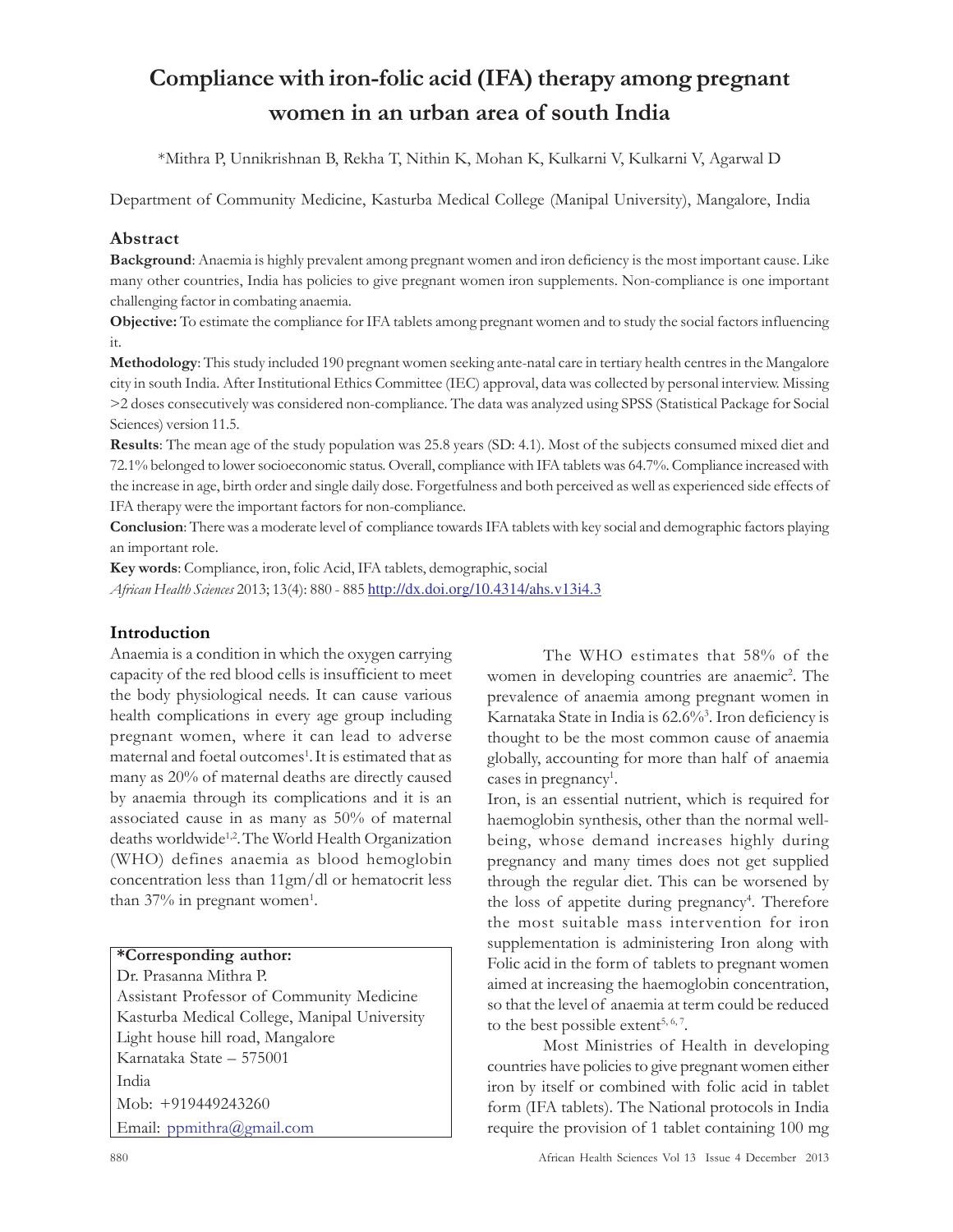elemental iron and 0.5 mg folic acid for daily consumption to all women during pregnancy for 100 days.

But effectiveness and success of such interventions depend on the compliance to the Ironfolic acid tablets. Compliance describes the degree to which a patient correctly follows a medical advice. Many experts believe that one of the main reasons that national iron supplementation programs have failed is women's "noncompliance"<sup>1,5</sup>. There are factors including health system and patient factors which determine the compliance, which are not studied extensively<sup>5,6</sup>. There are no clear cut offs for non-compliance. Missing 2 or more doses consecutively is usually considered as non-compliance 4 .

Thus compliance is essential for Iron Folic Acid therapy which in turn is influenced by several social and demographic factors. This study was carried out in a tertiary care centers in Mangalore to assess the awareness, practices, level of compliance and the factors affecting the level of compliance among the pregnant women with iron folic acid therapy.

## Methods

This hospital based cross sectional study was carried out in the Lady Goschen Hospital and Kasturba Medical College Hospital Attavar, which are tertiary care centers providing Mother and Child Health services affiliated as teaching hospitals to Kasturba Medical College (Manipal University) Mangalore. The study was carried out for a period of two months (January-February 2012). The pregnant women attending the Antenatal Care clinic in the study hospital during the study period were included as the subjects in the study. The sample size was calculated using anticipated 33% non-compliance with IFA tablets<sup>4</sup>, with 7% absolute precision, 95% confidence interval and 10% non-response error, as 190.

After obtaining clearance from the Institutional Ethics Committee (IEC) and permission from the Hospital Authorities, the hospitals were visited for data collection. The subjects were selected using non-random sampling method (convenient sampling) till the required sample size of 190 was reached. The study subjects were explained about the objectives of the study in their vernacular language in clear words, were provided with the information sheet and a written informed consent was obtained from each of the subjects. Those who were not willing to participate were excluded from the study. The data was collected by using a pretested, semi-structured proforma, which included the demographic information, questions on practices related to Iron Folic Acid therapy, the number of doses including therapeutic purposes, their compliance and factors related to missing of the doses, followed by observing their latest hemoglobin levels from their records at the time of the interview. The socioeconomic status was calculated using Modified Kuppuswamy Scale<sup>7</sup> and for analyses, the classes were resorted as Upper and Lower. Missing of two or more doses of IFA was considered as non-compliance<sup>4</sup>. Hemoglobin level was classified according to the WHO recommendations.

The collected data was coded and entered into the SPSS (Statistical Package for Social Sciences) version 11.5. The results were expressed as proportions. To compare the differences across the groups, chi square test was used and p value  $\leq 0.05$ was considered statistically significant.

# Results

The study included 190 women attending the Antenatal Clinics. The socio-demographic characteristics associated with the compliance towards consumption of IFA tablets is depicted in Table1. Among the study participants, majority (80.6%) belonged to 21-30 years age group and 72.1% belonged to Lower socioeconomic status. The mean age of the study population was 25.8 years (SD: 4.1). Overall, 84.7% consumed mixed diet and 15.3% had predominant vegetarian diet. Also, 24.2% subjects were anaemic and among them, only 58.7% consumed all the IFA tablets given to them. Also 66.8% of the subjects received the therapy free of cost, since they attended the ANCs in Public Hospitals. In total, 73.2% of the study population was aware about the importance of IFA tablets.

The overall compliance towards IFA tablets among the subjects was 64.7%. As depicted in Table 1, the compliance was higher among the subjects from lower socioeconomic class, with increasing age and birth, which were found to be statistically significant ( $p<0.05$ ). The compliance was higher among the subjects with mixed diet. But the difference was not statistically significant. The subjects who received the IFA tablets free of cost had significantly higher compliance  $(p=0.029)$  as compared to those from the private hospital who had to spend money for it.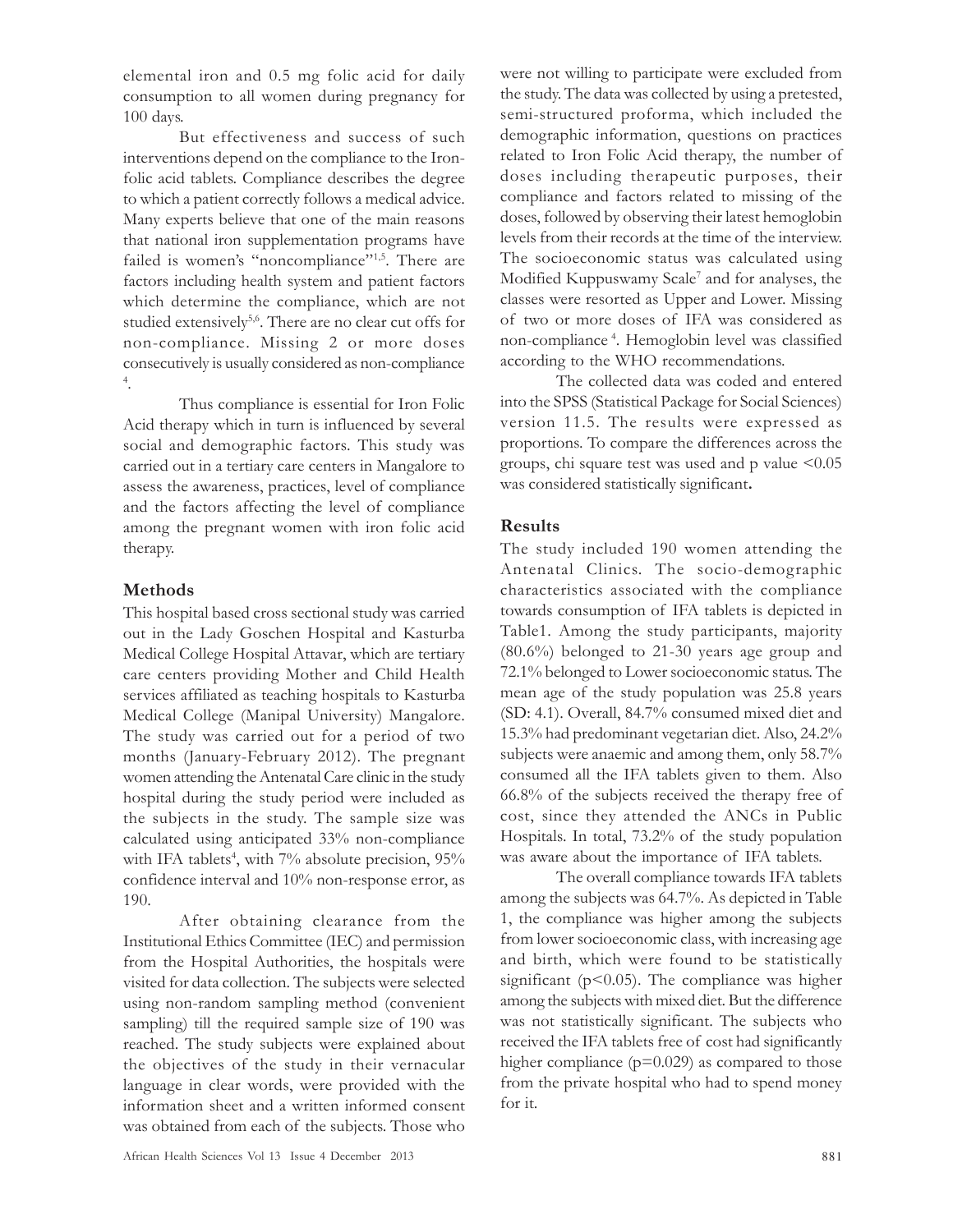| <b>Characteristics</b>         |                  | Compliant<br>$(n=123)$     | Non-Compliant<br>$(n=67)$   | p value  |  |
|--------------------------------|------------------|----------------------------|-----------------------------|----------|--|
|                                |                  | $\overline{{\rm No.}(\%)}$ | $\overline{\text{No.}(\%)}$ |          |  |
| Age group                      | $<$ 25 years     | 57(57.6)                   | 42 (42.4)                   | $0.031*$ |  |
|                                | $>25$ years      | 66 (72.5)                  | 25(27.5)                    |          |  |
| Socio economic status<br>(SES) | Upper            | 19 (38.8)                  | 30(61.2)                    | $0.001*$ |  |
|                                | Lower            | 104(73.8)                  | 37(26.2)                    |          |  |
| <b>Predominant Diet</b>        | Vegetarian       | 16(55.2)                   | 13(44.8)                    | 0.242    |  |
|                                | Mixed            | 107(66.5)                  | 54 (33.5)                   |          |  |
| Hemoglobin status              | Anaemic#         | 27(58.7)                   | 19(41.3)                    | 0.471    |  |
|                                | Normal           | 96(66.7)                   | 48 (33.3)                   |          |  |
| Order of pregnancy             | First            | 15(46.9)                   | 17(53.1)                    |          |  |
|                                | Second and above | 108(68.4)                  | 50(31.6)                    | $0.020*$ |  |
| Tablets per day                | One              | 84 (67.7)                  | 40(32.3)                    | 0.235    |  |
|                                | Two or more      | 39(59.1)                   | 27(40.9)                    |          |  |
| Cost of the tablets            | Free             | 89 (70.1)                  | 38 (29.9)                   | $0.029*$ |  |
|                                | Purchase         | 34(54.0)                   | 29(46.0)                    |          |  |

Table 1: Comparison of socio-demographic factors with the compliance towards IFA tablets among the subjects (n=190)

\*-significant at  $p = 0.05$ , Anaemia – Blood Haemoglobin concentration < 11 gram/dl<sup>1</sup>

Further, the independent factors contributing towards the compliance were included in the Multiple Logistic Regression analysis and depicted in table 2. The variables included in the regression analysis were age group, socioeconomic status (SES), predominant diet, Haemoglobin status, order of pregnancy, number of IFA tablets per day, cost of the IFA tablets. The findings were similar to that of uni-variate analysis. SES, age group, order of pregnancy and cost of IFA tablets had the highest contribution towards the compliance.

The study subjects also had perceived side-effects with IFA, which included vomiting (47.69%), constipation (21.54%) and gastritis (13.84%). The reasons for skipping the IFA doses among the noncompliant subjects are given in table 3. The main reason for skipping the dose is forgetfulness (48.8%) followed by travel, constipation, gastritis, vomiting and others.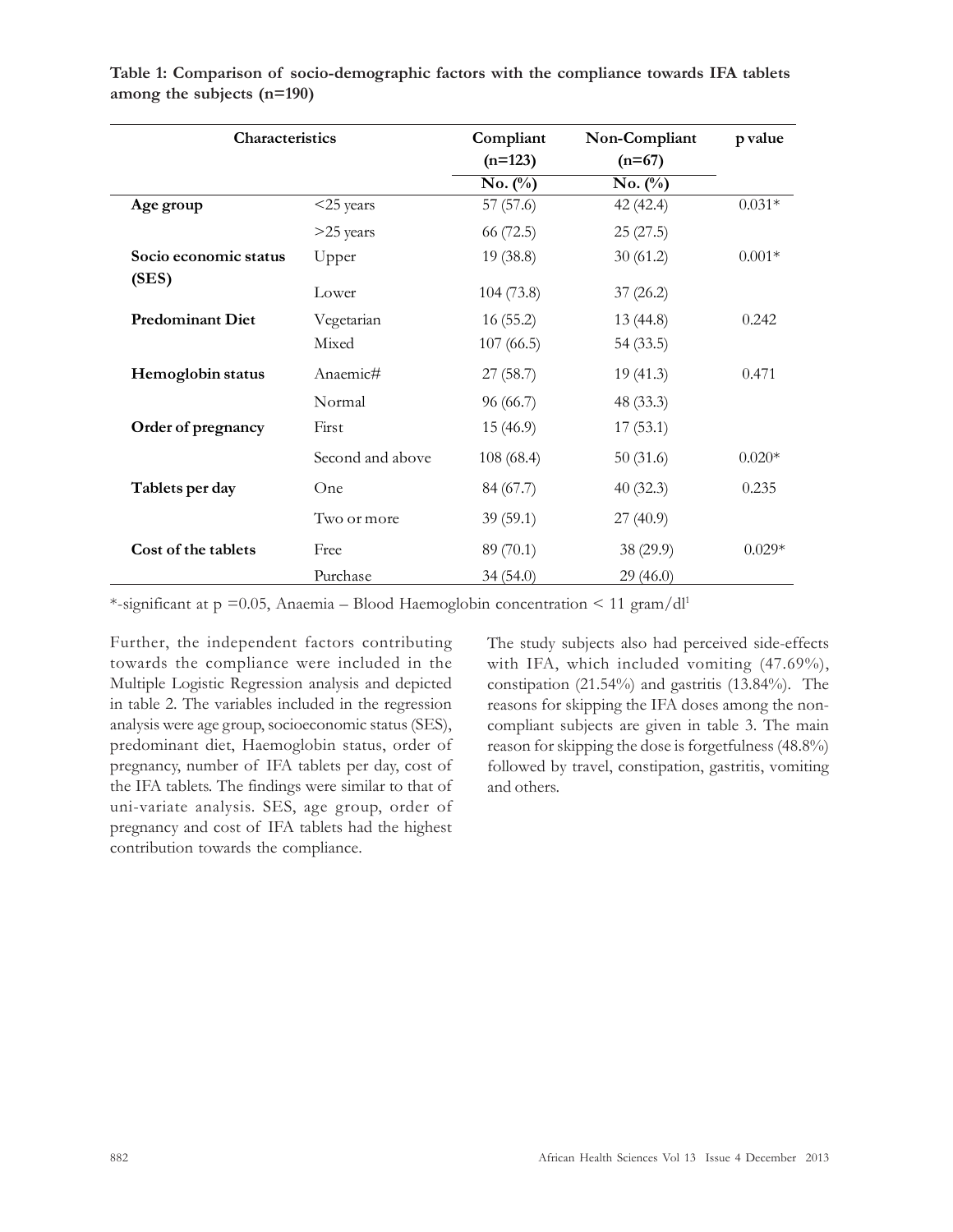| Table 2: Correlates of Compliance to IFA tablets among the subjects: Step-wise multiple logistic regression |  |  |  |  |
|-------------------------------------------------------------------------------------------------------------|--|--|--|--|
| analysis (n=190)                                                                                            |  |  |  |  |

| <b>Correlates of Compliance</b> | Odds ratio    | 95% CI         | Odds ratio | 95% CI         | p value |
|---------------------------------|---------------|----------------|------------|----------------|---------|
|                                 | (Un-adjusted) |                | (Adjusted) |                |         |
| Age group                       |               |                |            |                |         |
| $<$ 25 years                    | $\mathbf{1}$  |                | $-1$       |                |         |
| $>25$ years                     | 2.06          | $0.81 - 3.31$  | 2.39       | $0.94 - 5.59$  | 0.001   |
| Socio economic status           |               |                |            |                |         |
| Upper                           | $\mathbf{1}$  |                | $=$ $=$    |                | $-1$    |
| Lower                           | 6.3           | $2.4 - 10.2$   | 8.2        | $2.8 - 13.6$   | < 0.001 |
| Predominant diet                |               |                |            |                |         |
| Vegetarian                      | $\mathbf{1}$  |                | $-$        |                |         |
| Mixed                           | 1.21          | $0.68 - 2.2$   | 1.9        | 1.10-3.82      | 0.04    |
| Hemoglobin status               |               |                |            |                |         |
| Anaemic                         | $\mathbf{1}$  |                |            |                |         |
| Normal                          | 1.32          | $0.79 - 2.3$   | 1.8        | 1.20-4.12      | 0.02    |
| Order of pregnancy              |               |                |            |                |         |
| First                           | $\mathbf{1}$  |                |            |                |         |
| Second and above                | 4.62          | $0.62 - 16.34$ | 3.67       | $0.45 - 20.25$ | < 0.001 |
| Tablets per day                 |               |                |            |                |         |
| Two or more                     | $\mathbf{1}$  | $-$            | $-$        |                |         |
| One                             | 1.2           | $0.3 - 2.1$    | 1.5        | $0.4 - 2.6$    | 0.07    |
| Cost of the tablets             |               |                |            |                |         |
| Purchase                        | $\mathbf{1}$  |                |            |                |         |
| Free                            | 3.4           | $1.2 - 5.6$    | 3.7        | $1.6 - 5.8$    | 0.001   |

|  |                             | Table 3: Reasons for skipping the IFA doses |  |  |
|--|-----------------------------|---------------------------------------------|--|--|
|  | among the subjects $(n=67)$ |                                             |  |  |

| Reasons       | No. $(\%)$ |  |  |  |
|---------------|------------|--|--|--|
| Forgetfulness | 33 (48.8)  |  |  |  |
| Travel        | 09 (11.4)  |  |  |  |
| Constipation  | 08(10.1)   |  |  |  |
| Gastritis     | 07(08.9)   |  |  |  |
| Vomiting      | 05(08.6)   |  |  |  |
| Others        | 05(08.6)   |  |  |  |

Among the study subjects, 96.8% were consuming fruits along with their usual diet. The main reasons for non-consumption of the fruits among the remainder were the cost of fruits, lack of interest and fear of developing Diabetes Mellitus. Overall, 98.9% of the subjects were consuming vegetables.

#### Discussion

This study found 98% of the subjects consuming the IFA tablets and compliance was (64.7%) which is very similar to a study conducted in Senegal in 2008<sup>8</sup> . The reasons for non-compliance as given by the patients in our study include: the experience of side-effects that they associated with the tablets, misunderstanding that they needed to continue taking the tablets throughout pregnancy and forgetfulness which are similar to the previous studies<sup>2,4</sup>. Additional barriers also could include inadequate counseling and distribution of iron tablets, difficult access and poor utilization of prenatal health care services, beliefs against consuming medications during pregnancy, and in most countries, fears that taking too much iron may cause too much blood or a big baby, making delivery more difficult<sup>2, 9</sup>.

According to our study; about 58.1% subjects consumed all the IFA tablets given to them. This is in accordance with the previous studies done in Karnataka State in 2006 and 200910,11 . The demographic characteristics of the subjects in our study are in accordance with the study conducted by Pena-Rosas et al<sup>12</sup>.

Also our study observed that there are direct and indirect factors affecting the compliance levels. Those women, who are anaemic, had lesser level of compliance and the women who were above 25, and had second pregnancy were more compliant when compared to others. Single doses seemed to have higher IFA compliance levels. This study is very similar to a study conducted among low income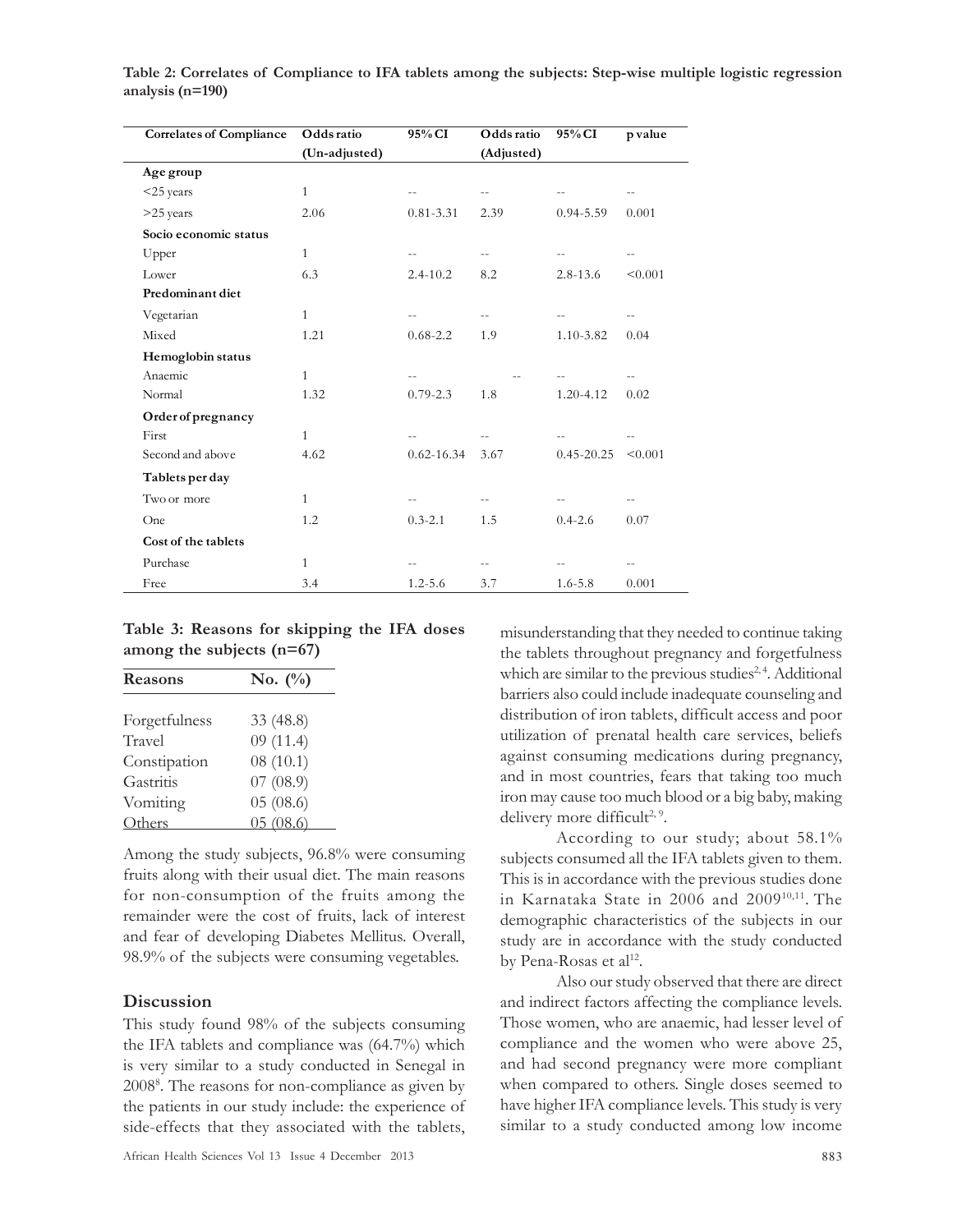group of women in USA during 2005, on pill count adherence to prenatal multivitamin/mineral supplement use in which the researchers reported that ethnicity, null-gravidity, smoking, educational and marital status affected compliance with prescribed medication<sup>13</sup>. This however needs further evaluation to determine the temporality of association. Add to that the perceived side effects, consciousness about the tablets provided, lack of clarity on the significance of IFA tablets. The present study area reflects a literate population and a prospectively developing region. Despite that there are factors which hinder the compliance of IFA tablets during pregnancy; thereby increasing the chances of skipping the doses. The present study highlights on high proportions of such beliefs and perceptions, similar to the Danish  $2012$  study<sup>14</sup>.

Thus there are many barriers to the successful implementation of IFA therapy among pregnant women. There are fears associated with the side effects of IFA tablets either due to perceived or experienced effects, inadequate counseling and information on significance of IFA tablets in pregnancy and the compliance with them. Reasons like forgetfulness and not being able to take the tablets due to travel are the important patient factors influencing the compliance, which need motivation from the pregnant women and demand further in depth behavioural studies. These socio demographic factors influencing the compliance with IFA tablets and thus determining the anaemia status could still be more and adverse in the other parts of the country where, literacy rates and health care delivery system are yet to reach the desired target<sup>9.</sup>

## Limitations

The cross sectional nature of the study does not extend to the information on complete iron intake during pregnancy. There were also chances of recall bias among the study subjects regarding skipping of IFA doses.

## Conclusion

The study population had a moderate level of compliance towards IFA tablets in pregnancy. The compliance level is directly influenced by the age, socioeconomic status, cost of the IFA tablets and birth order. Also, perceived side effects, lack of clarity on importance of IFA during pregnancy decreased the overall compliance.

#### Recommendations

During Antenatal visits, the significance of IFA tablets should be repeatedly explained and enforced on. Health education sessions should be conducted for pregnant mothers on regular basis and the same implementation has to be percolated to all cadres of health service providers.

#### References

- 1. Iron deficiency anaemia assessment, prevention and control. Available from URL http:// www. w h o .int/vmnis/indica tor s / haemoglobin.pdf (Accessed on 10-09-2012).
- 2. Galloway R, Dusch E, Elder L, Achadi E, Grajeda R, Hurtado E, et al. Women's perceptions of iron deficiency and anaemia prevention and control in eight developing countries. Social science & medicine (1982). 2002 Aug ; 55(4):529–44.
- 3. International Institute for Population Sciences (IIPS) and Macro International. 2008. National Family Health Survey (NFHS-3), India, 2005- 06: Karnataka. Mumbai: IIPS; 2008. p. 89.
- 4. Galloway R, McGuire J. Determinants of compliance with iron supplementation: Supplies, side effects, or psychology? Social Science & Medicine 1994; 39:381-90.
- 5. Allen LH. Anaemia and iron deficiency. effects on pregnancy outcome. Am J Clin Nutr 2000;71(suppl):1288S–94S.
- 6. Scholl OT, Johnson WG. Folic acid. influence on the outcome of pregnancy.  $Am\,$  *Clin* Nutr 2000; 71(suppl):1295S–303S.
- 7. Kumar N, Shekhar C, Kumar P, Kundu AS. Kuppuswamy's Socioeconomic Status Scale-Updating for 2007. Indian J Pediatr 2007;74 (12):1131-2.
- 8. Seck BC, Jackson RT. Determinants of compliance with iron supplementation among pregnant women in Senegal. Public health nutrition [Internet]. 2008 Jun; 11(6):596–605. Available from: http://www.ncbi.nlm.nih.gov/ pubmed/17764606 (Accessed on 1-2-2013).
- 9. Demographic details of Mangalore and other parts of India. Available from URL http:// http://censusindia.gov.in/2011-Common/ ahsurvey.html (Accessed on 10-09-2012).
- 10. Malagi U, Reddy M, Naik RK. Evaluation of National Nutritional Anaemia Control